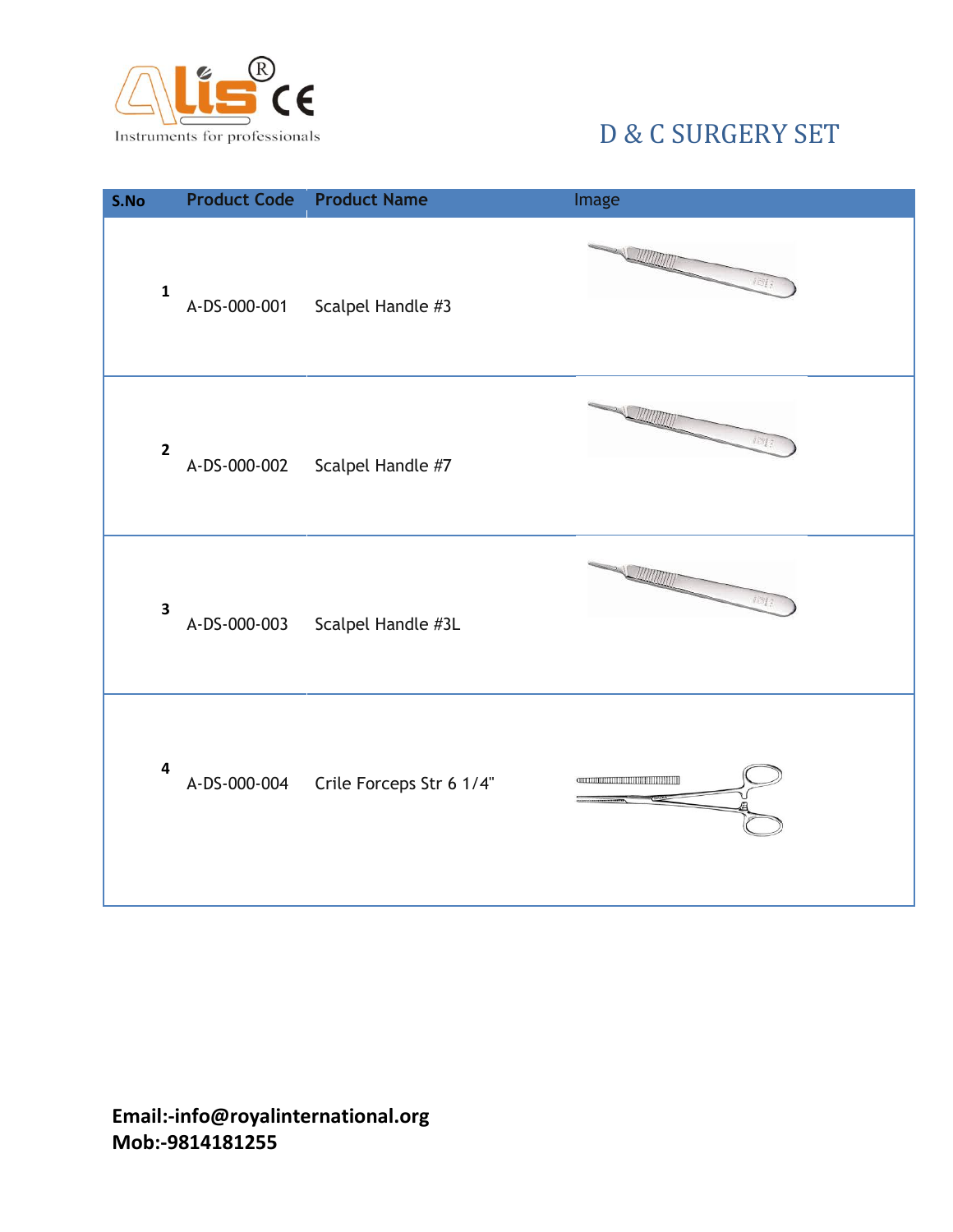

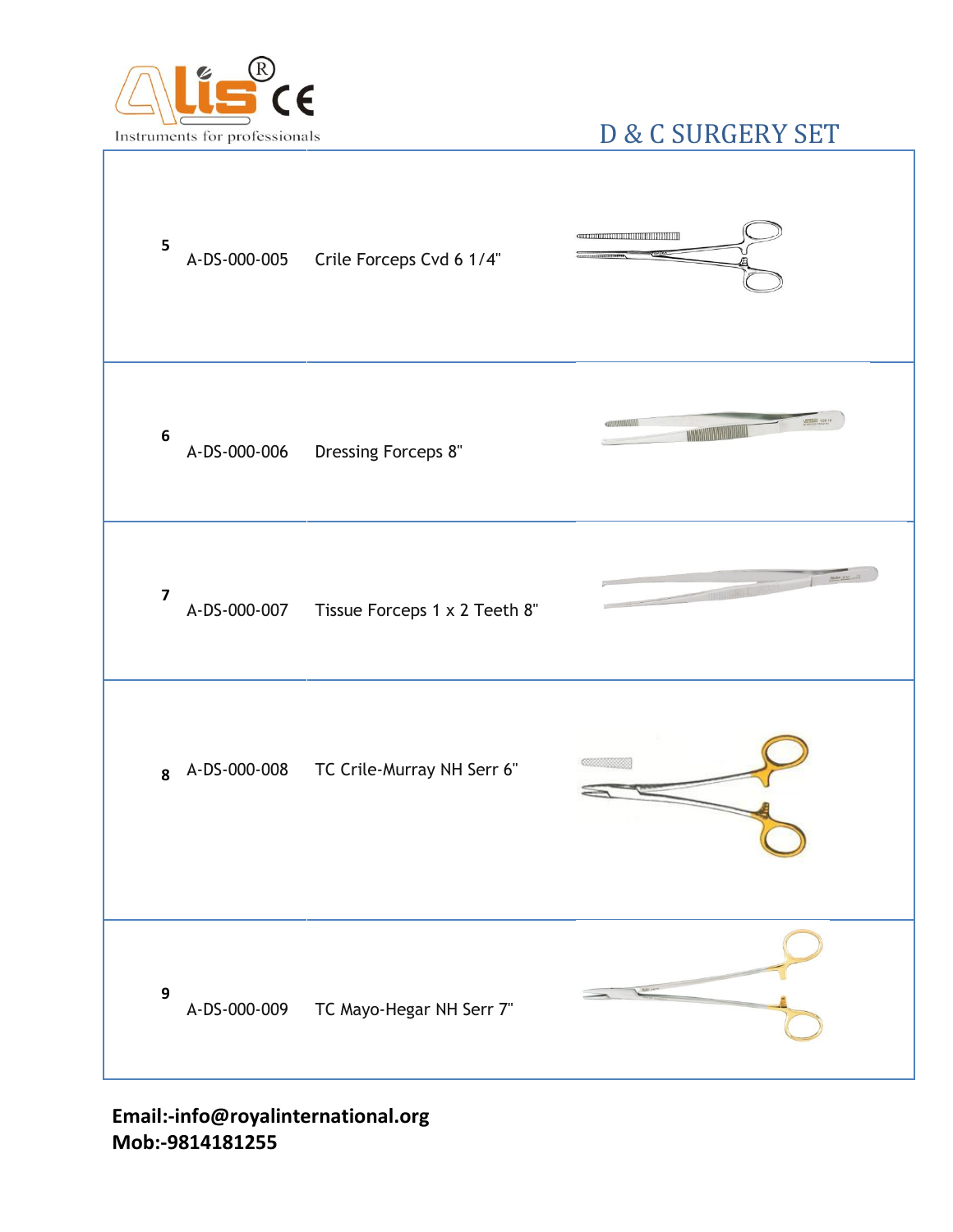

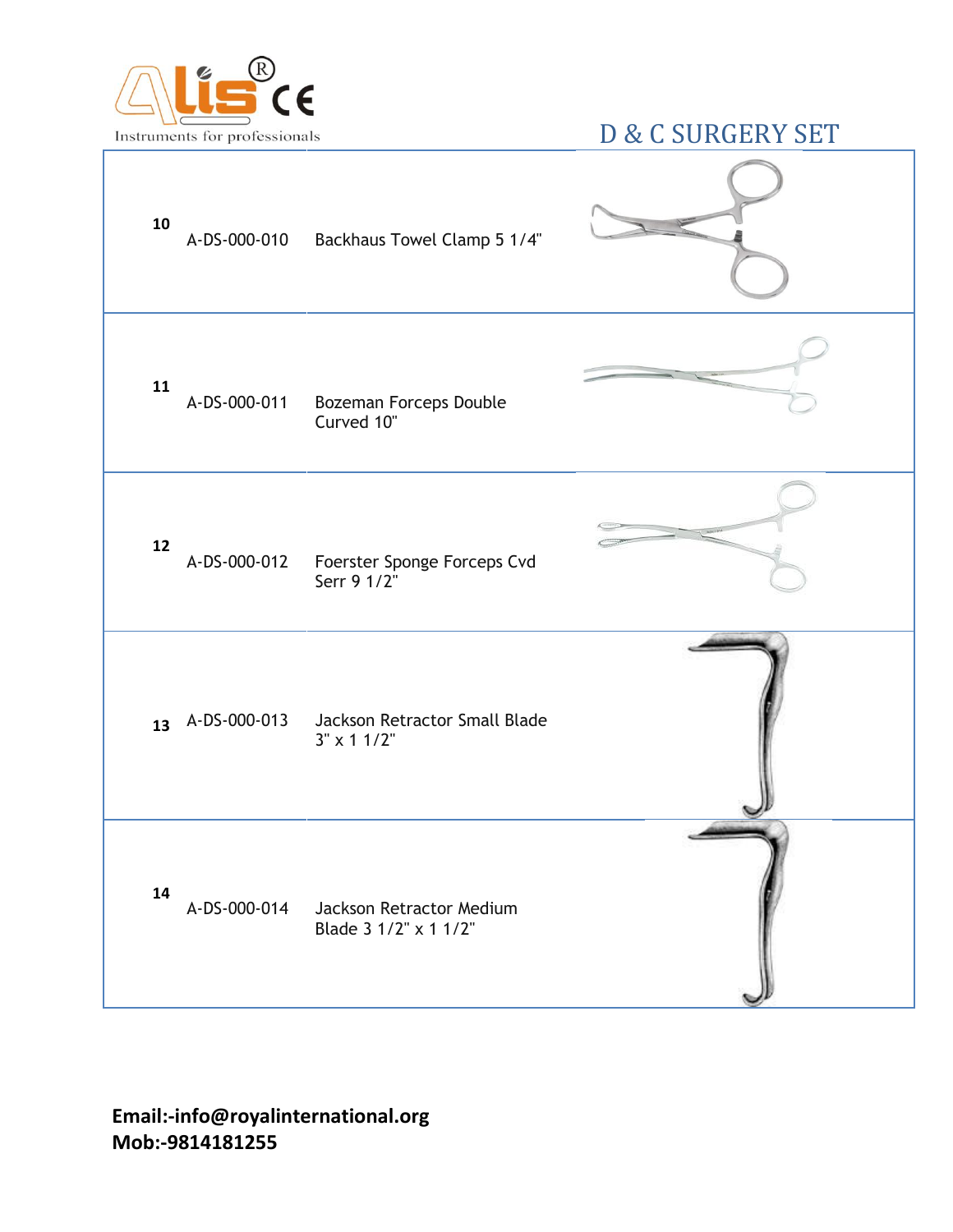

| 15              | A-DS-000-015<br>Medium 2 1/2 lbs. | Auvard Weighted Speculum  |  |
|-----------------|-----------------------------------|---------------------------|--|
| 16 A-DS-000-016 | Medium 1 1/4" x 4"                | Graves Vaginal Speculum   |  |
| 17 A-DS-000-017 | Large 1 3/8" x 4 1/2"             | Graves Vaginal Speculum   |  |
| 18              | A-DS-000-018<br>Small 1/2" x 3"   | Pederson Vaginal Speculum |  |
| 19              | A-DS-000-019<br>Gauge and Screws  | Kogan Endospeculum w/     |  |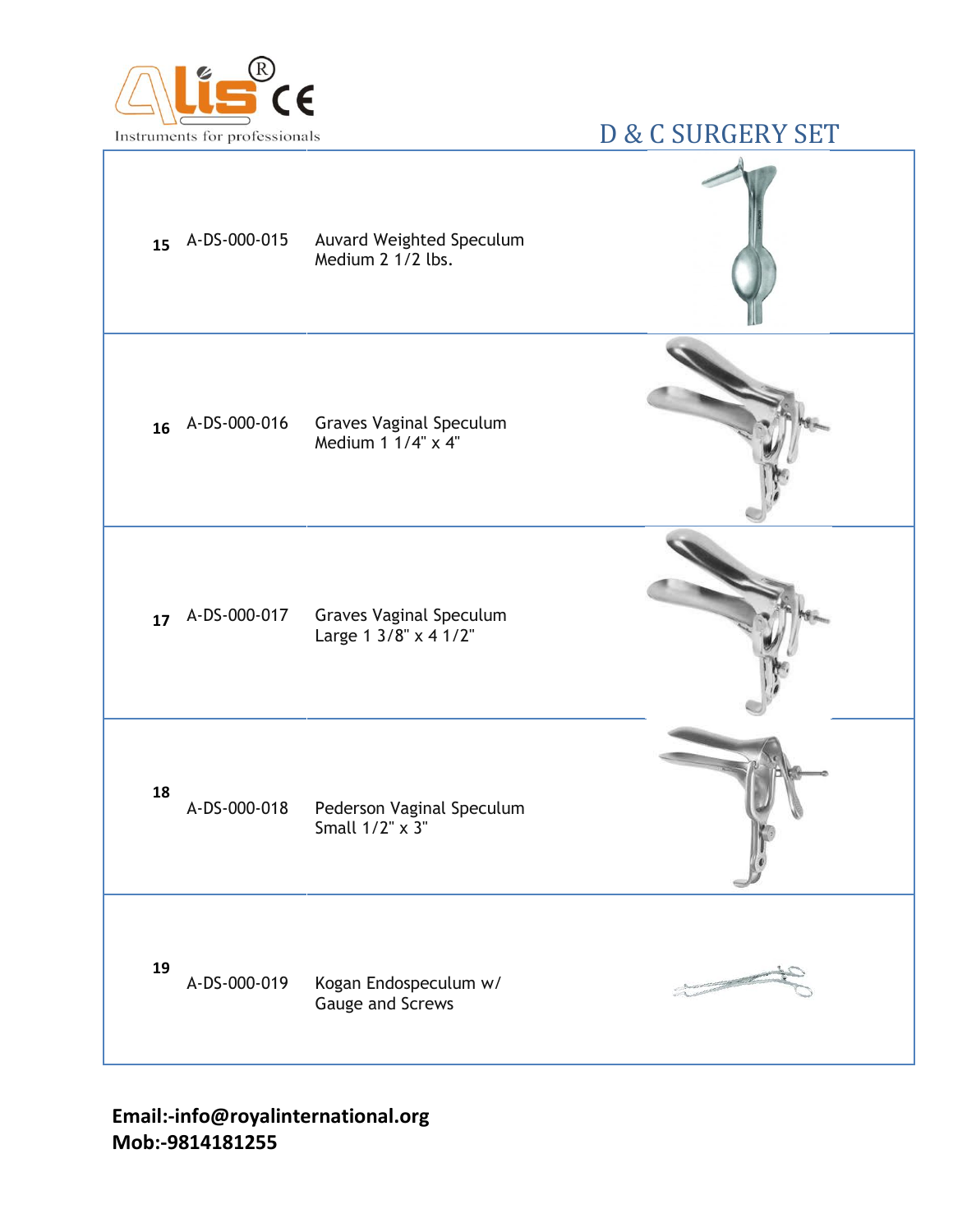

| 20 | A-DS-000-020 Goodell Dilator Large 13"   |  |
|----|------------------------------------------|--|
| 21 | A-DS-000-021 Hegar Dilators (Set of 8)   |  |
|    | 22 A-DS-000-022 Sims Sound Plain 12 1/2" |  |
| 23 | A-DS-000-023 Sims Curette Sharp 11" #2   |  |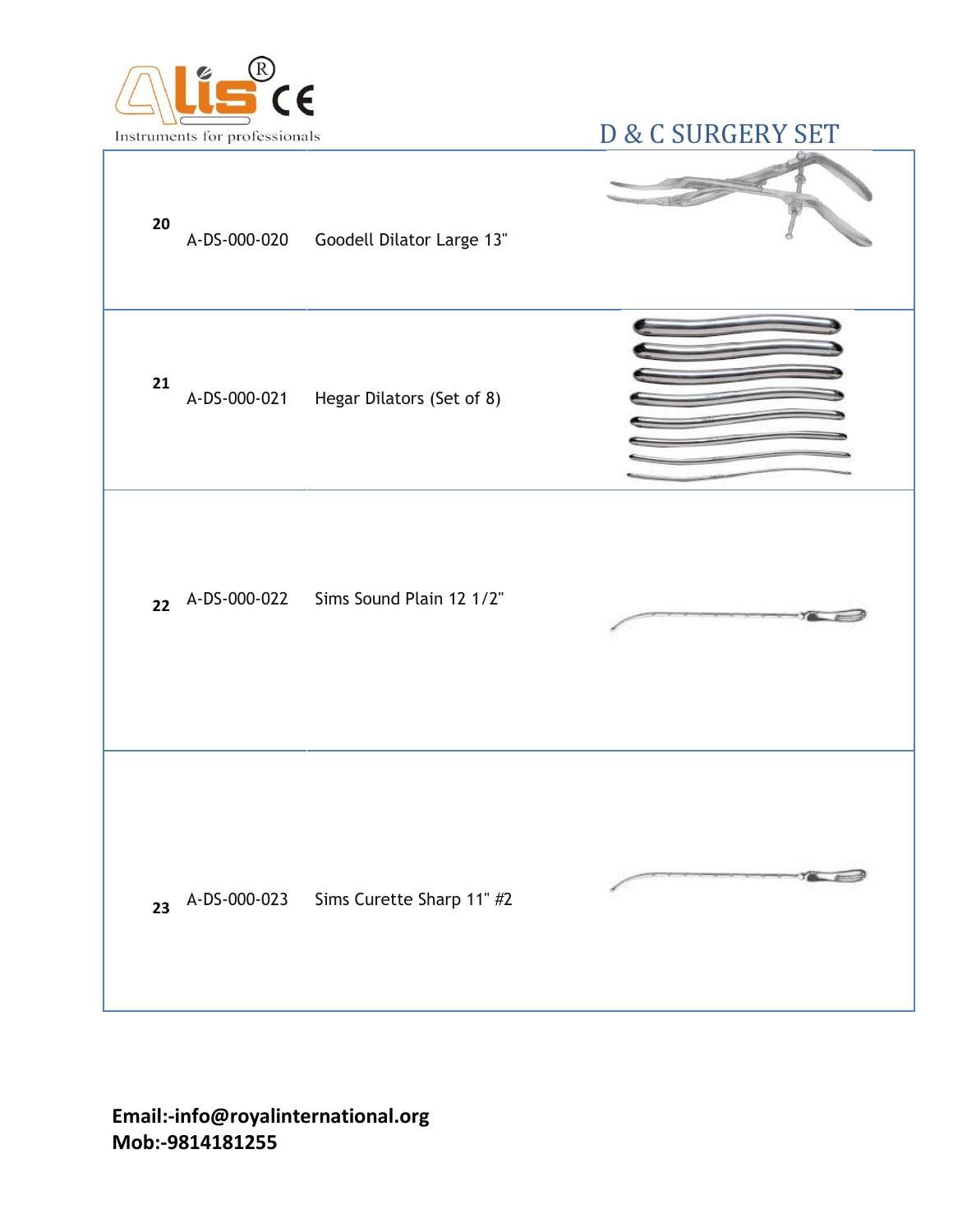

| 24 | A-DS-000-024 Sims Curette Sharp 11" #3 |  |
|----|----------------------------------------|--|
| 25 | A-DS-000-025 Sims Curette Sharp 11" #4 |  |
| 26 | A-DS-000-026 Sims Curette Sharp 11" #5 |  |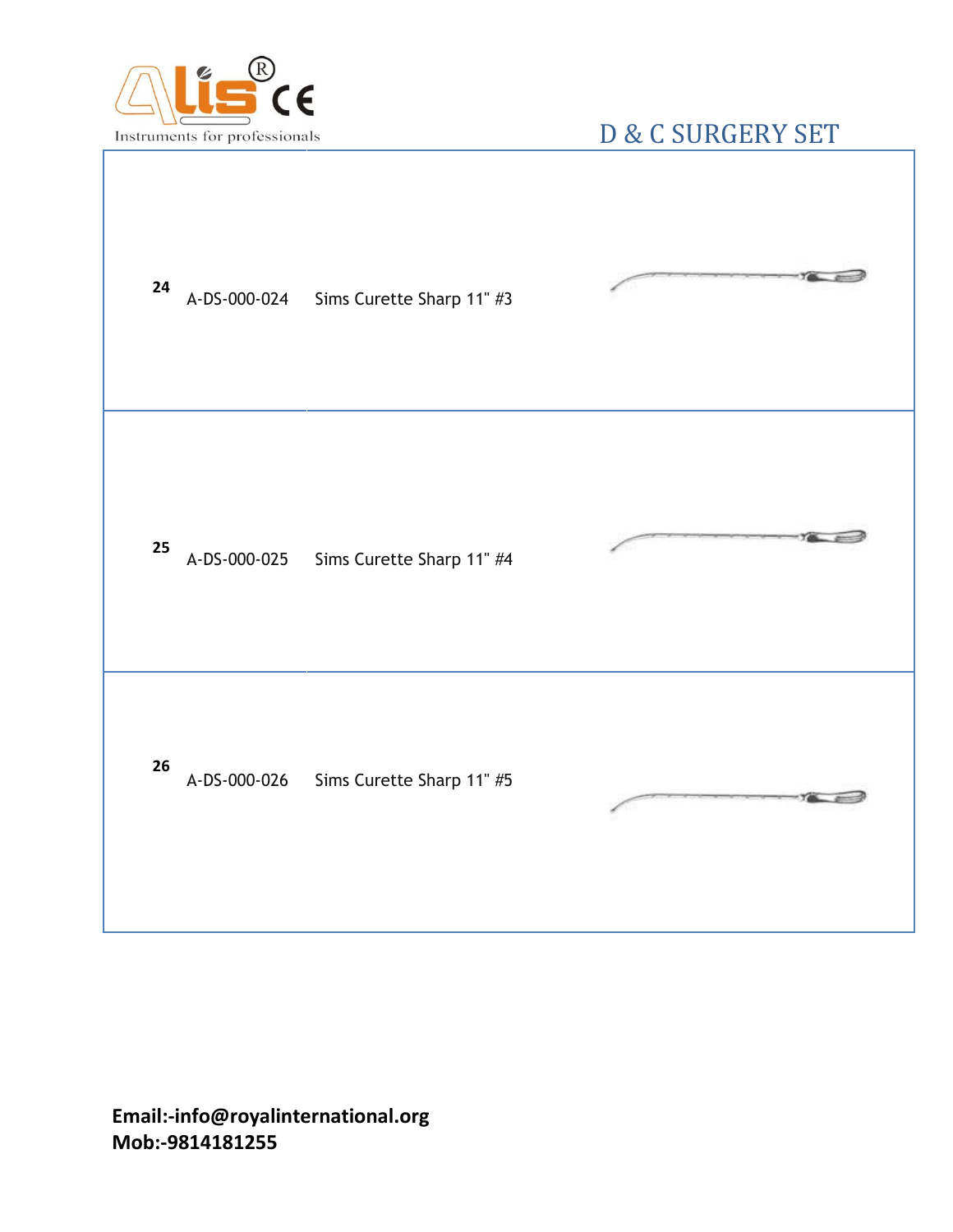

| 27 | A-DS-000-027 Kevorkian-Younge<br>Endocervical Curette w/<br>Basket 12" |  |
|----|------------------------------------------------------------------------|--|
| 28 | A-DS-000-028 Schroeder Tenaculum Forceps<br>$91/2$ "                   |  |
| 29 | A-DS-000-029 Javerts Forceps Serr 9 1/2"                               |  |